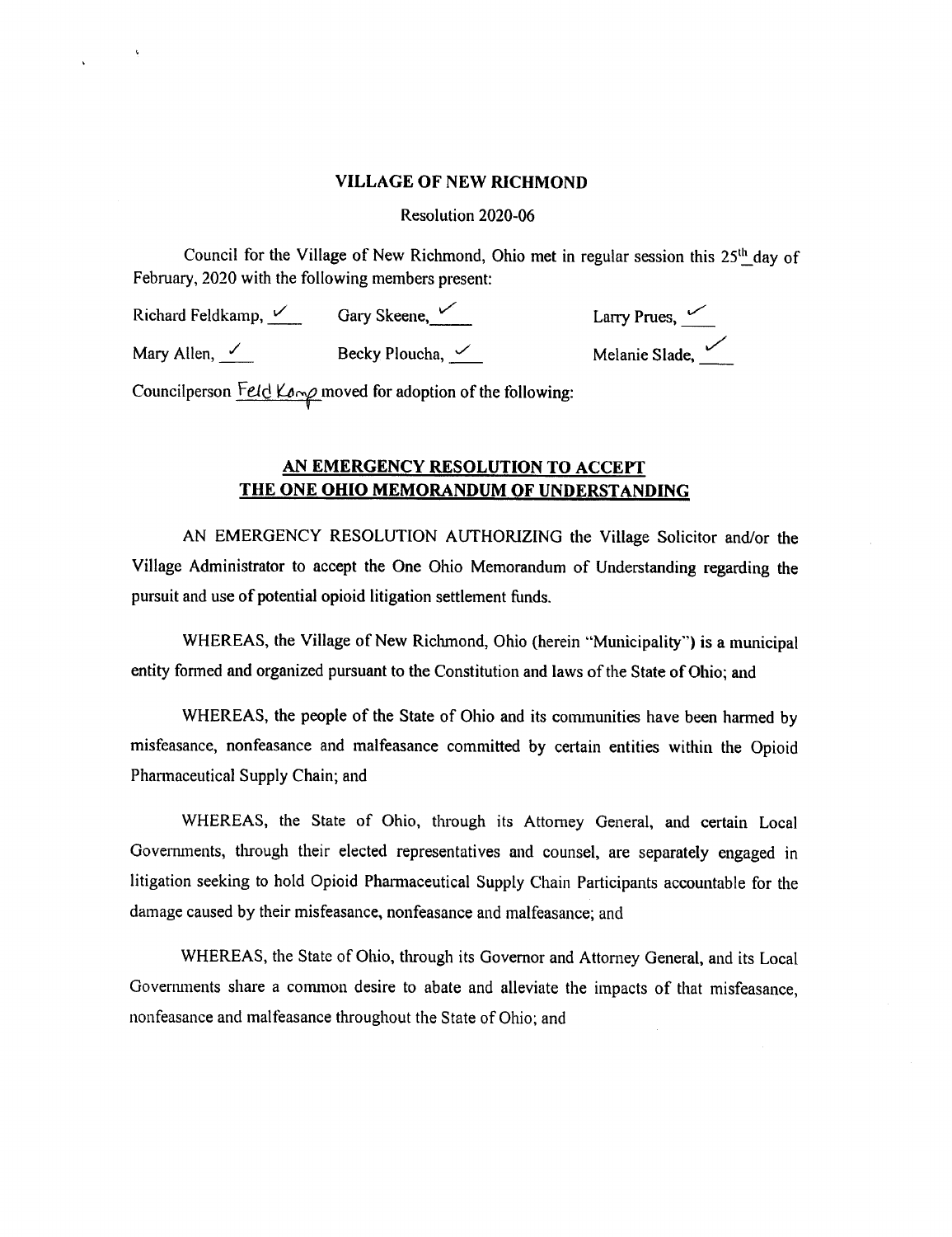WHEREAS, the State and its Local Governments, subject to completing formal documents effectuating the Parties Agreements, have drafted a One Ohio Memorandum of Understanding MOU") relating to the allocation and the use of the proceeds of any potential settlements described; and

WHEREAS, the MOU has been collaboratively drafted to maintain all individual claims while allowing the State and Local Governments to cooperate in exploring all possible means of resolution; and

WHEREAS, nothing in the MOU binds any party to a specific outcome; and

WHEREAS, any resolution under the MOU will require acceptance by the State of Ohio and the Local Governments; and

WHEREAS, Council understands that the purpose of the MOU is to permit collaboration between the State of Ohio and Local Governments to explore and potentially effectuating earlier resolution of the Opioid Litigation against Opioid Pharmaceutical Supply Chain Participants; and

WHEREAS, Council understands that an additional purpose is to create an effective means of distributing any potential settlement funds obtained under the MOU between the State of Ohio and Local Governments in a manner and means that would promote an effective and meaningful use of the funds in abating the opioid epidemic throughout Ohio; and

WHEREAS, Council wishes to agree to the non-binding Memorandum of Understanding,

NOW THEREFORE BE IT RESOLVED, by the Council of the Village of New Richmond, State of Ohio a majority of its members concurring:

- 1. That the Village Solicitor and/or Village Administrator is authorized to accept the One Ohio Memorandum of Understanding on behalf of the Village of New Richmond.
- 2. That Council finds and determines that all formal actions relative to the passage of this resolution were taken in an open meeting and that all deliberations of Council which resulted in the passage of this Resolution were taken in meetings open to the public, in full compliance with all legal requirements including Section 121.22 of the Ohio Revised Code.